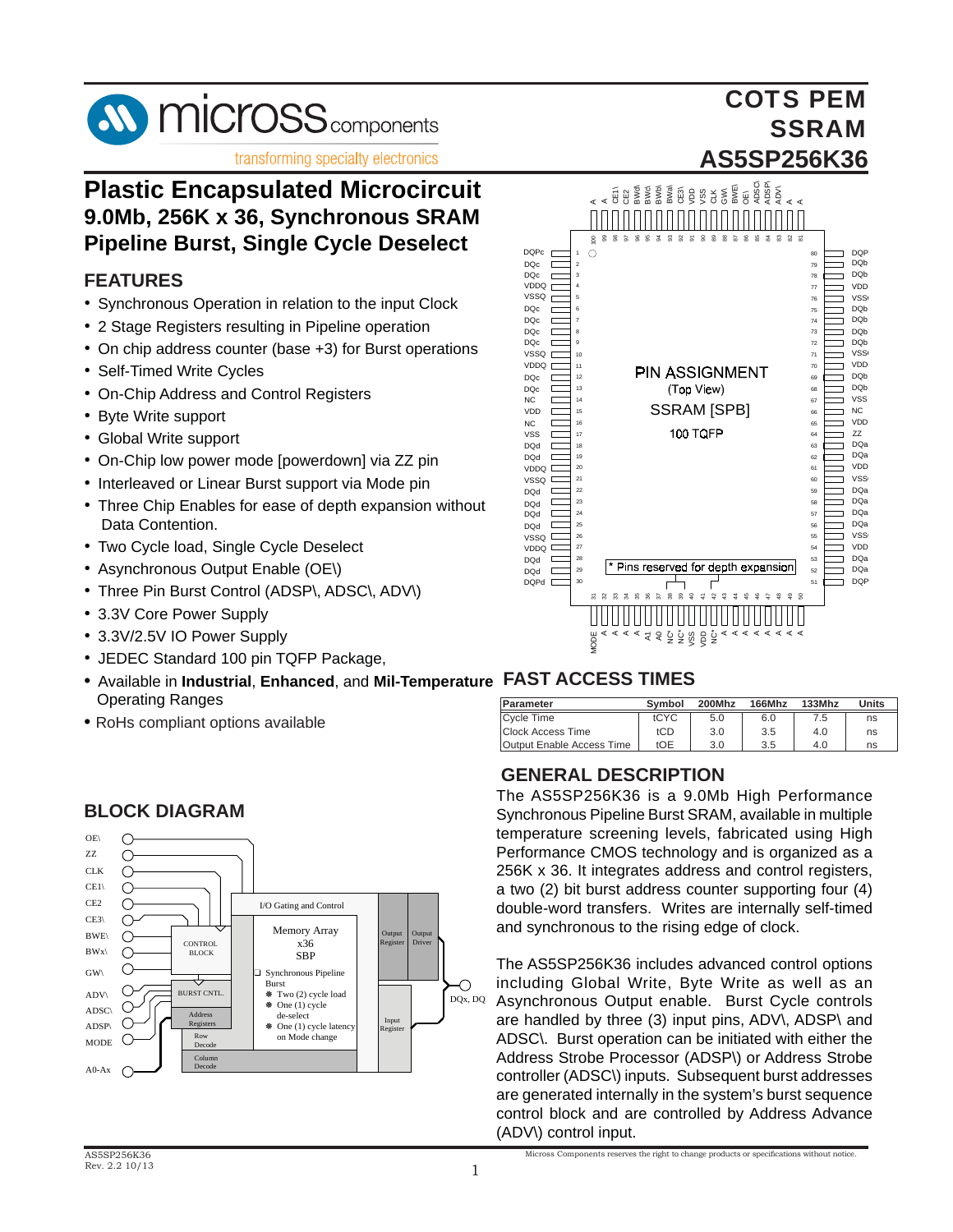

COTS PEM **SSRAM AS5SP256K36**

transforming specialty electronics

#### **PIN DESCRIPTION / ASSIGNMENT TABLE**

| <b>Signal Name</b>            | Symbol          | <b>Type</b> | Pin                         | <b>Description</b>                                                     |
|-------------------------------|-----------------|-------------|-----------------------------|------------------------------------------------------------------------|
| <b>Clock</b>                  | $C_K$           | Input       | 89                          | This input captures all synchronous inputs to the device as well as    |
|                               |                 |             |                             | synchronizes the burst control functions.                              |
| <b>Address</b>                | A0, A1          | Input       | 37, 36                      | Low order, Synchronous Address Inputs and Burst counter                |
|                               |                 |             |                             | address inputs                                                         |
| <b>Address</b>                | A               | Input(s)    | 35, 34, 33, 32, 31, 100,    | Synchronous Address Inputs                                             |
|                               |                 |             | 99, 82, 81, 44, 45, 46,     |                                                                        |
|                               |                 |             | 47, 48, 49, 50, 43          |                                                                        |
| <b>Chip Enable</b>            | CE1\, CE3\      | Input       | 98, 92                      | <b>Active Low True Chip Enables</b>                                    |
| Chip Enable                   | CE <sub>2</sub> | Input       | 97                          | Active High True Chip Enable                                           |
| Global Write Enable           | <b>GW\</b>      | Input       | 88                          | Active Low True Global Write enable. Write to all bits                 |
| <b>Byte Enables</b>           | BWa\, BWb\,     | Input       | 93, 94, 95, 96              | Active Low True Byte Write enables. Write to byte segments             |
|                               | BWc\, BWd\      |             |                             |                                                                        |
| <b>Byte Write Enable</b>      | <b>BWE\</b>     | Input       | 87                          | Active Low True Byte Write Function enable                             |
| <b>Output Enable</b>          | OE\             | Input       | 86                          | Active Low True Asynchronous Output enable                             |
| Address Strobe Controller     | <b>ADSC\</b>    | Input       | 85                          | Address Strobe from Controller. When asserted LOW, Address is          |
|                               |                 |             |                             | captured in the address registers and A0-A1 are loaded into the Bur    |
|                               |                 |             |                             | When ADSP\ and ADSC are both asserted, only ADSP is recognized         |
| Address Strobe from Processor | <b>ADSP\</b>    | Input       | 84                          | Address Strobe from Processor. When asserted LOW.                      |
|                               |                 |             |                             | Address is captured in the Address registers, A0-A1 is registered in   |
|                               |                 |             |                             | the burst counter. When both ADSP\ and ADSC\ or both asserted,         |
|                               |                 |             |                             | only ADSP\ is recognized. ADSP\ is ignored when CE1\ is HIGH           |
| Address Advance               | ADV\            | Input       | 83                          | Advance input Address. When asserted LOW, address in burst             |
|                               |                 |             |                             | counter is incremented.                                                |
| Power-Down                    | ZZ              | Input       | 64                          | Asynchronous, non-time critical Power-down Input control. Places       |
|                               |                 |             |                             | the chip into an ultra low power mode, with data preserved.            |
| Data Parity Input/Outputs     | DQPa, DQPb      | Input/      | 51, 80, 1, 30               | Bidirectional I/O Parity lines. As inputs they reach the memory        |
|                               | DQPc, DQPd      | Output      |                             | array via data register, that is triggered on the                      |
|                               |                 |             |                             | rising edge of clock. As an output, the line delivers the valid data   |
|                               |                 |             |                             | stored in the array via an output register and output driver. The data |
|                               |                 |             |                             | delievered is from the previous clock period of the READ cycle.        |
| Data Input/Outputs            | DQa, DQb, DQc   | Input/      | 52, 53, 56, 57, 58, 59      | Bidirectional I/O Parity lines. As inputs they reach the memo          |
|                               | <b>DQd</b>      | Output      | 62, 63, 68, 69, 72, 73,     | array via data register, that is triggered on the                      |
|                               |                 |             | 74, 75, 78, 79, 2, 3, 6,    | rising edge of clock. As an output, the line delivers the valid data   |
|                               |                 |             | 7, 8, 9, 12, 13, 18, 19,    | stored in the array via an output register and output driver. The data |
|                               |                 |             | 22, 23, 24, 25, 28, 29      | delievered is from the previous clock period of the READ cycle.        |
| <b>Burst Mode</b>             | <b>MODE</b>     | Input       | 31                          | Interleaved or Linear Burst mode control                               |
| Power Supply [Core]           | <b>VDD</b>      | Supply      | $\overline{91, 15, 41, 65}$ | Core Power Supply                                                      |
| Ground [Core]                 | <b>VSS</b>      | Supply      | 90, 17, 40, 67              | Core Power Supply Ground                                               |
| Power Supply I/O              | <b>VDDQ</b>     | Supply      | 4, 11, 20, 27, 54, 61,      | Isolated Input/Output Buffer Supply                                    |
|                               |                 |             | 70, 77                      |                                                                        |
| I/O Ground                    | <b>VSSQ</b>     | Supply      | 5, 10, 21, 26, 55, 60,      | Isolated Input/Output Buffer Ground                                    |
|                               |                 |             | 71, 76                      |                                                                        |
| No Connection(s)              | <b>NC</b>       | <b>NA</b>   | 14, 16, 38, 39, 65          | No connections to internal silicon                                     |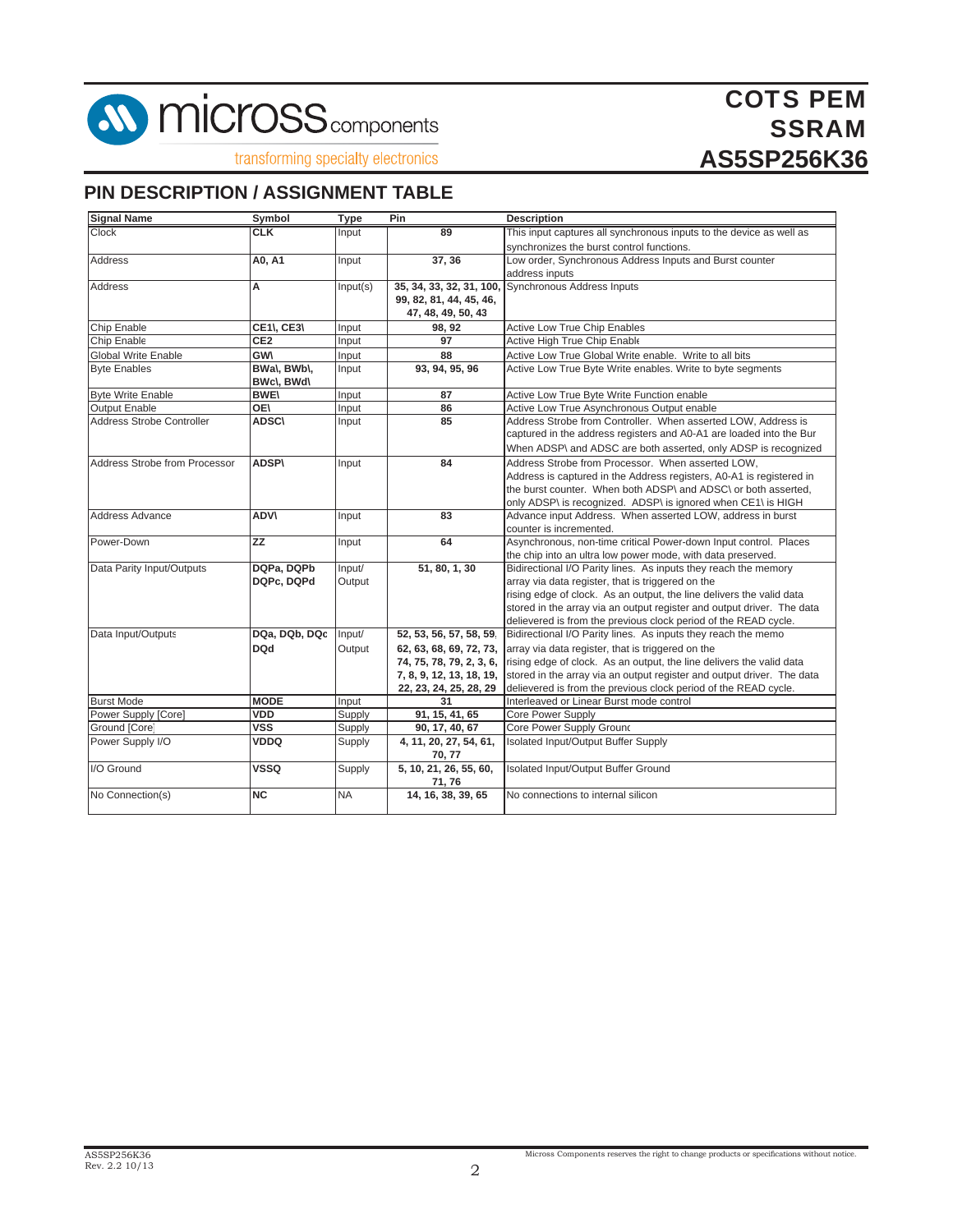

#### **LOGIC BLOCK DIAGRAM**

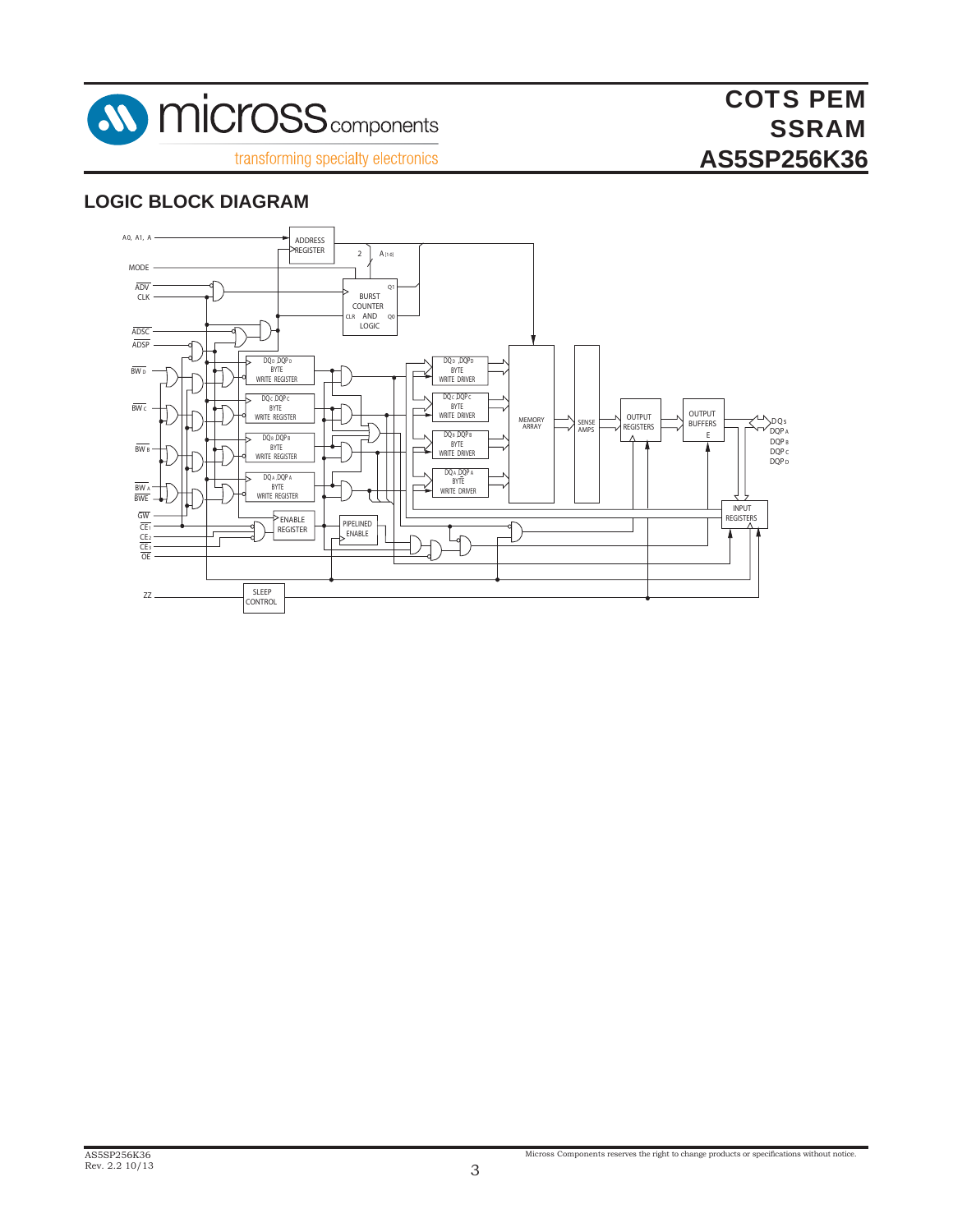**SV MICrOSS** components

transforming specialty electronics

#### **FUNCTIONAL DESCRIPTION**

Micross Components AS5SP256K36 Synchronous SRAM is manufactured to support today's High Performance platforms utilizing the Industries leading Processor elements including those of Intel and Motorola. The AS5SP256K36 supports Synchronous SRAM READ and WRITE operations as well as Synchronous Burst READ/WRITE operations. All inputs with the exception of OE\, MODE and ZZ are synchronous in nature and sampled and registered on the rising edge of the devices input clock (CLK). The type, start and the duration of Burst Mode operations is controlled by MODE, ADSC\, ADSP\ and ADV\ as well as the Chip Enable pins CE1\, CE2, and CE3\. All synchronous accesses including the Burst accesses are enabled via the use of the multiple enable pins and wait state insertion is supported and controlled via the use of the Advance control (ADV\).

The AS5SP256K36 supports both Interleaved as well as Linear Burst modes therefore making it an architectural fit for either the Intel or Motorola CISC processor elements available on the Market today.

The AS5SP256K36 supports Byte WRITE operations and enters this functional mode with the Byte Write Enable (BWE\) and the Byte Write Select pin(s) (BWa\, BWb\, BWc\, BWd\). Global Writes are supported via the Global Write Enable (GW\) and Global Write Enable will override the Byte Write inputs and will perform a Write to all Data I/Os.

The AS5SP256K36 provides ease of producing very dense arrays via the multiple Chip Enable input pins and Tri-state outputs.

#### Single Cycle Access Operations

A Single READ operation is initiated when all of the following conditions are satisfied at the time of Clock (CLK) HIGH: [1] ADSP\ or ADSC\ is asserted LOW, [2] Chip Enables are all asserted active, and [3] the WRITE signals (GW\, BWE\) are in their FALSE state (HIGH). ADSP\ is ignored if CE1\ is HIGH. The address presented to the Address inputs is stored within the Address Registers and Address Counter/Advancement Logic and then passed or presented to the array core. The corresponding data of the addressed location is propagated to the Output Registers and passed to the data bus on the next rising clock via the Output Buffers. The time at which the data is presented to the Data bus is as specified by either the Clock to Data valid specification or the Output Enable to Data Valid spec for the device speed grade chosen. The only exception occurs when the device is recovering from a deselected to select state where its outputs are tristated in the first machine cycle and controlled by its Output Enable (OE\) on following

cycle. Consecutive single cycle READS are supported. Once the READ operation has been completed and deselected by use of the Chip Enable(s) and either ADSP\ or ADSC\, its outputs will tri-state immediately.

A Single ADSP\ controlled WRITE operation is initiated when both of the following conditions are satisfied at the time of Clock (CLK) HIGH: [1] ADSP\ is asserted LOW, and [2] Chip Enable(s) are asserted ACTIVE. The address presented to the address bus is registered and loaded on CLK HIGH, then presented to the core array. The WRITE controls Global Write, and Byte Write Enable (GW\, BWE\) as well as the individual Byte Writes (BWa\, BWb\, BWc\, and BWd\) and ADV\ are ignored on the first machine cycle. ADSP\ triggered WRITE accesses require two (2) machine cycles to complete. If Global Write is asserted LOW on the second Clock (CLK) rise, the data presented to the array via the Data bus will be written into the array at the corresponding address location specified by the Address bus. If GW\ is HIGH (inactive) then BWE\ and one or more of the Byte Write controls (BWa\, BWb\, BWc\ and BWd\) controls the write operation. All WRITES that are initiated in this device are internally self timed.

A Single ADSC\ controlled WRITE operation is initiated when the following conditions are satisfied: [1] ADSC\ is asserted LOW, [2] ADSP\ is de-asserted (HIGH), [3] Chip Enable(s) are asserted (TRUE or Active), and [4] the appropriate combination of the WRITE inputs (GW\, BWE\, BWx\) are asserted (ACTIVE). Thus completing the WRITE to the desired Byte(s) or the complete data-path. ADSC\ triggered WRITE accesses require a single clock (CLK) machine cycle to complete. The address presented to the input Address bus pins at time of clock HIGH will be the location that the WRITE occurs. The ADV\ pin is ignored during this cycle, and the data WRITTEN to the array will either be a BYTE WRITE or a GLOBAL WRITE depending on the use of the WRITE control functions GW\ and BWE\ as well as the individual BYTE CONTOLS  $(BWx)$ ).

#### **Deep Power-Down Mode (SLEEP)**

The AS5SP256K36 has a Deep Power-Down mode and is controlled by the ZZ pin. The ZZ pin is an Asynchronous input and asserting this pin places the SSRAM in a deep powerdown mode (SLEEP). While in this mode, Data integrity is guaranteed. For the device to be placed successfully into this operational mode the device must be deselected and the Chip Enables, ADSP\ and ADSC\ remain inactive for the duration of tZZREC after the ZZ input returns LOW. Use of this deep power-down mode conserves power and is very useful in multiple memory page designs where the mode recovery time can be hidden.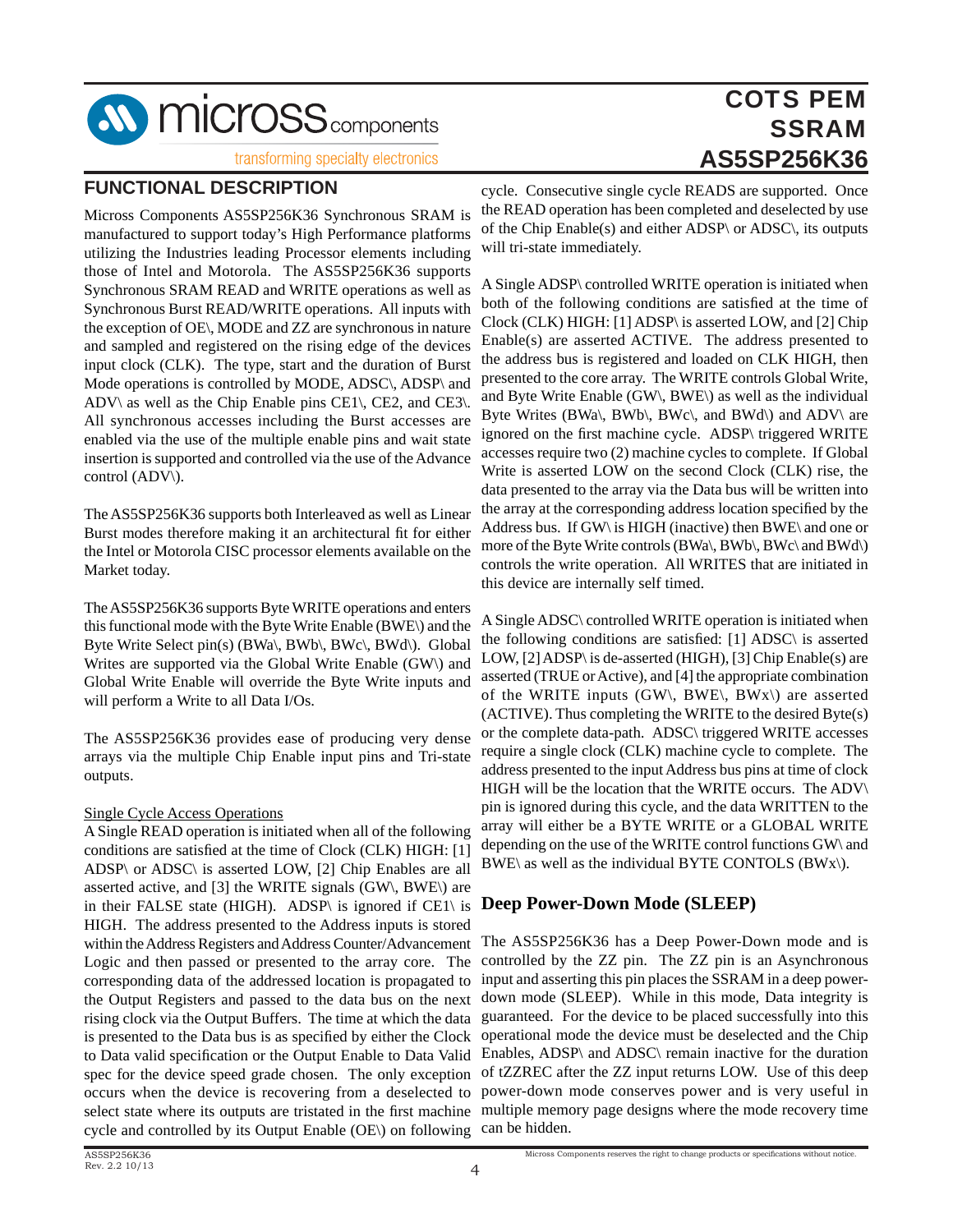

#### **SYNCHRONOUS TRUTH TABLES**

| CE <sub>1</sub> | CE <sub>2</sub>     | CE3\ | <b>ADSP\</b> | <b>ADSC\</b> | <b>ADVV</b> | WT/RD     | <b>CLK</b> | <b>Address Accessed</b> | Operation             |
|-----------------|---------------------|------|--------------|--------------|-------------|-----------|------------|-------------------------|-----------------------|
| н               | X                   | Χ    | Χ            |              | X           | X         |            | <b>NA</b>               | Not Selected          |
|                 |                     | X    |              | X            | X           | X         |            | <b>NA</b>               | Not Selected          |
|                 | X                   | н    |              | X            | X           | X         |            | <b>NA</b>               | Not Selected          |
|                 |                     | X    | H            |              | X           | X         |            | <b>NA</b>               | Not Selected          |
|                 | X                   | Н    | Н            |              | X           | X         |            | <b>NA</b>               | Not Selected          |
|                 | н                   |      |              | X            | X           | X         |            | <b>External Address</b> | Begin Burst, READ     |
|                 | Н                   |      | Н            |              | X           | <b>WT</b> |            | <b>External Address</b> | Begin Burst, WRITE    |
|                 | н                   |      | H            |              | X           | <b>RD</b> |            | <b>External Address</b> | Begin Burst, READ     |
| X               | X                   | X    | Н            | Н            |             | <b>RD</b> |            | Next Address            | Continue Burst, READ  |
| н               | X                   | X    | X            | Н            |             | <b>RD</b> |            | Next Address            | Continue Burst, READ  |
| X               | X                   | X    | H            | Н            |             | <b>WT</b> |            | Next Address            | Continue Burst, WRITE |
| н               | X                   | X    | X            | Н            |             | <b>WT</b> |            | Next Address            | Continue Burst, WRITE |
| X               | X                   | X    | Н            | Н            | Н           | <b>RD</b> |            | <b>Current Address</b>  | Suspend Burst, READ   |
| Н               | X                   | X    | X            | Н            | Н           | <b>RD</b> |            | <b>Current Address</b>  | Suspend Burst, READ   |
| X               | X                   | X    | H            | Н            | Н           | <b>WT</b> |            | <b>Current Address</b>  | Suspend Burst, WRITE  |
| н               | X                   | X    | X            | Н            | Н           | <b>WT</b> |            | <b>Current Address</b>  | Suspend Burst, WRITE  |
| Notes:          |                     |      |              |              |             |           |            |                         |                       |
|                 | 1. $X = Don't Care$ |      |              |              |             |           |            |                         |                       |

2. WT= WRITE operation in WRITE TABLE, RD= READ operation in WRITE TABLE

#### **BURST SEQUENCE TABLES**

|                      |              |        |    | <b>Interleaved Burst</b> |        |    |        |        |  |
|----------------------|--------------|--------|----|--------------------------|--------|----|--------|--------|--|
| <b>Burst Control</b> | <b>State</b> | Case 1 |    |                          | Case 2 |    | Case 3 | Case 4 |  |
| Pin [MODE]           | <b>HIGH</b>  | A1     | A0 | Αı                       | A0     | A1 | ΑU     | A1     |  |
| <b>First Address</b> |              |        |    |                          |        |    |        |        |  |
|                      |              |        |    |                          |        |    |        |        |  |
|                      |              |        |    |                          |        |    |        |        |  |
| Fourth Address       |              |        |    |                          |        |    |        |        |  |

|                       | <b>Linear Burst</b> |        |    |    |        |    |        |    |        |  |
|-----------------------|---------------------|--------|----|----|--------|----|--------|----|--------|--|
| <b>Burst Control</b>  | <b>State</b>        | Case 1 |    |    | Case 2 |    | Case 3 |    | Case 4 |  |
| Pin [MODE]            | LOW                 | Α1     | A0 | Αı | A0     | A1 | A0     |    |        |  |
| <b>First Address</b>  |                     |        |    |    |        |    |        |    |        |  |
|                       |                     |        |    |    |        |    |        | 0  |        |  |
|                       |                     |        |    |    |        |    |        | ΩI |        |  |
| <b>Fourth Address</b> |                     |        |    |    |        |    |        |    |        |  |

#### **WRITE TABLE**

| GW | <b>BW</b> | <b>BWa</b> | <b>BWb\</b> | <b>BWc\</b> | <b>BWd</b> | <b>Operation</b>       |
|----|-----------|------------|-------------|-------------|------------|------------------------|
| Н  | н         |            |             |             |            | <b>READ</b>            |
| Н  |           | н          | н           | Н           | н          | <b>READ</b>            |
| Н  |           |            | н           | Н           | н          | <b>WRITE Byte [A]</b>  |
| н  |           | н          |             | н           | н          | WRITE Byte [B]         |
| Н  |           | Н          | Н           |             |            | WRITE Byte [C], [D]    |
| Н  |           |            |             |             |            | <b>WRITE ALL Bytes</b> |
|    |           |            |             |             |            | <b>WRITE ALL Bytes</b> |

#### **ABSOLUTE MAXIMUM RATINGS**

|                               | <b>Absolute Maximum Ratings</b> |            |            |              |  |  |  |  |  |  |  |
|-------------------------------|---------------------------------|------------|------------|--------------|--|--|--|--|--|--|--|
| <b>Parameter</b>              | <b>Symbol</b>                   | Min.       | Max.       | <b>Units</b> |  |  |  |  |  |  |  |
| Voltage on VDD Pin            | VDD                             | $-0.3$     | 4.6        |              |  |  |  |  |  |  |  |
| Voltage on VDDQ Pins          | VDDQ                            | <b>VDD</b> |            |              |  |  |  |  |  |  |  |
| Voltage on Input Pins         | <b>VIN</b>                      | $-0.3$     | $VDD+0.3$  |              |  |  |  |  |  |  |  |
| Voltage on I/O Pins           | VIO                             | $-0.3$     | $VDDQ+0.3$ | $\vee$       |  |  |  |  |  |  |  |
| Power Dissipation             | <b>PD</b>                       |            | 1.6        | W            |  |  |  |  |  |  |  |
| Storage Temperature           | tSTG                            | $-65$      | 150        | $^{\circ}C$  |  |  |  |  |  |  |  |
| <b>Operating Temperatures</b> | /IT                             | $-40$      | 85         | $^{\circ}C$  |  |  |  |  |  |  |  |
| [Screening Levels]            | /ET                             | $-40$      | 105        | $^{\circ}C$  |  |  |  |  |  |  |  |
|                               | /XT                             | $-55$      | 125        | $^{\circ}C$  |  |  |  |  |  |  |  |

*\*Stress greater than those listed under ABSOLUTE MAXIMUM RATINGS may cause permanent damage to the device. This is a stress rating only and functional operation of the device at these or any other conditions greater than those indicated in the operational sections of this specifi cation is not implied. Exposure to absolute maximum conditions for any duration or segment of time may affect device reliability.*

#### **CAPACITANCE**

| <b>Parameter</b>         | Symbol      | Max. | Units |
|--------------------------|-------------|------|-------|
| Input Capacitance        | СI          |      | D۲    |
| Input/Output Capacitance | CIO         |      | рF    |
| Clock Input Capacitance  | <b>CCLK</b> |      | า⊢    |
|                          |             |      |       |

#### **ASYNCHRONOUS TRUTH TABLE**

| Operation          | 77 | OE۱ | I/O Status  |
|--------------------|----|-----|-------------|
| Power-Down (SLEEP) |    |     | High-Z      |
| <b>READ</b>        |    |     | DQ          |
|                    |    | н   | High-Z      |
| <b>WRITE</b>       |    |     | Din, High-Z |
| De-Selected        |    |     | High-Z      |

## **AC TEST LOADS**





#### AS5SP256K36 Rev. 2.2 10/13

## COTS PEM **SSRAM AS5SP256K36**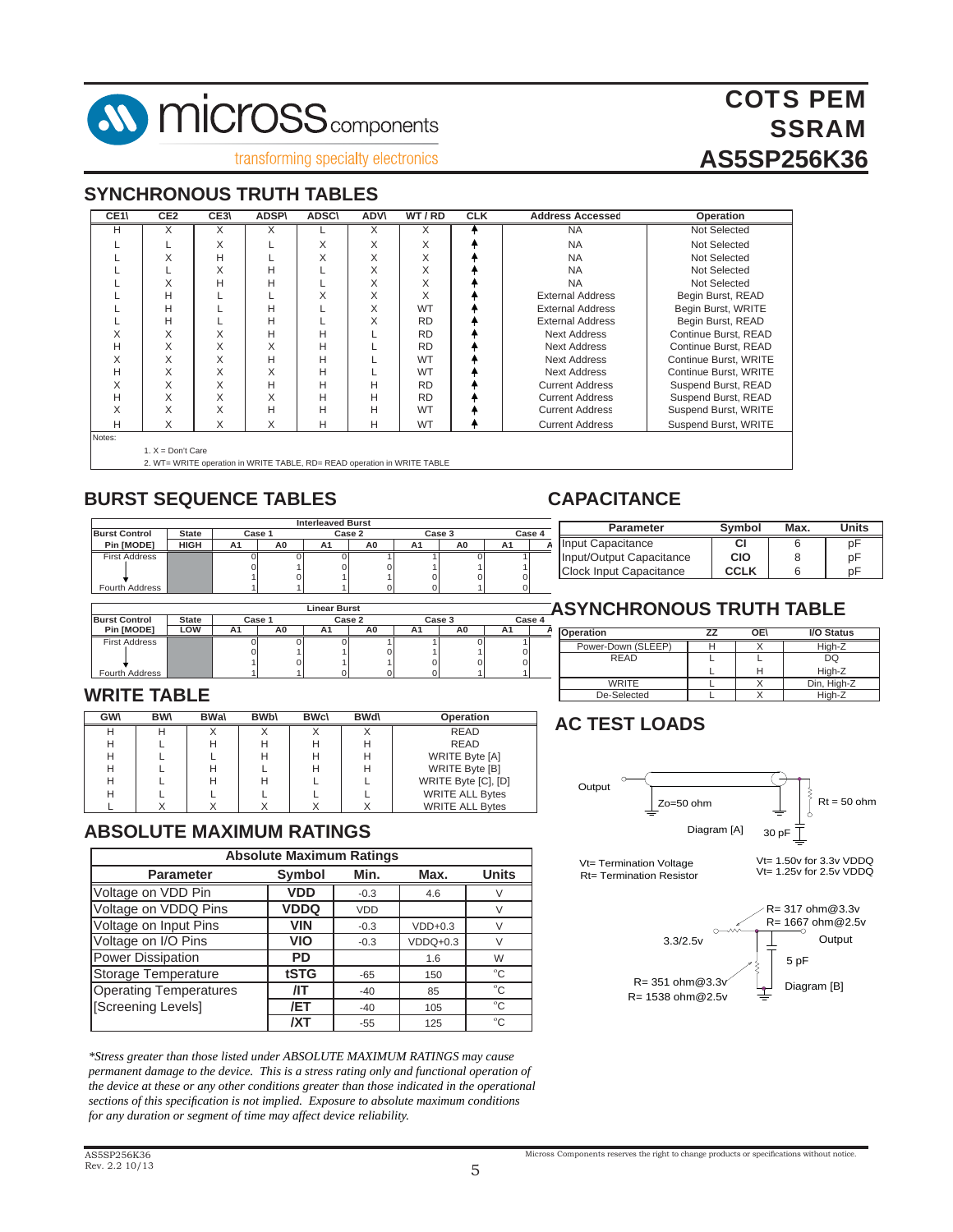

#### **DC Electrical Characteristics** (VDD=3.3v -5%/+10%),

TA= Min. and Max temperatures of Screening level chosen)

| Symbol                           | <b>Parameter</b>                                        | <b>Test Conditions</b>                                                                               | <b>Min</b>           | Max            | <b>Units</b> | <b>Notes</b>   |     |
|----------------------------------|---------------------------------------------------------|------------------------------------------------------------------------------------------------------|----------------------|----------------|--------------|----------------|-----|
| <b>VDD</b>                       | Power Supply Voltage                                    |                                                                                                      |                      | 3.135          | 3.630        | V              |     |
| <b>VDDQ</b>                      | I/O Supply Voltage                                      |                                                                                                      |                      | 2.375          | <b>VDD</b>   | V              | 1,5 |
| VoH                              | Output High Voltage                                     | VDD=Min., IOH=-4mA                                                                                   | 3.3v                 | 2.4            |              | V              | 1,4 |
|                                  |                                                         | VDD=Min., IOH=-1mA                                                                                   | 2.5v                 | $\overline{2}$ |              | V              | 1,4 |
| <b>VoL</b>                       | <b>Output Low Voltage</b>                               | VDD=Min., IOL=8mA                                                                                    | 3.3v                 |                | 0.4          | V              | 1,4 |
|                                  |                                                         | VDD=Min., IOL=1mA                                                                                    | 2.5v                 |                | 0.4          | V              | 1,4 |
| <b>VIH</b><br>Input High Voltage |                                                         |                                                                                                      | 3.3v                 | 2              | $VDD+0.3$    | V              | 1,2 |
|                                  |                                                         |                                                                                                      | 2.5v                 | 1.7            | $VDD+0.3$    | $\vee$         | 1,2 |
| <b>VIL</b>                       | Input Low Voltage                                       |                                                                                                      | 3.3v                 | $-0.3$         | 0.8          | V              | 1,2 |
|                                  |                                                         |                                                                                                      | 2.5v                 | $-0.3$         | 0.7          | V              | 1,2 |
| <b>IIL</b>                       | Input Leakage (except ZZ)&Mode VDD=Max., VIN=VSS to VDD |                                                                                                      | $-5$                 | 5              | uA           | 3              |     |
| <b>IZZL</b>                      | Input Leakage, ZZ pin & mode                            |                                                                                                      |                      | $-30$          | 30           | uA             | 3   |
| <b>IOL</b>                       | Output Leakage                                          | Output Disabled, VOUT=VSSQ to VDDQ                                                                   |                      | $-5$           | 5            | uA             |     |
| <b>IDD</b>                       | <b>Operating Current</b>                                | VDD=Max., f=Max.,                                                                                    | 5.0ns Cycle, 200 Mhz |                | 275          | m <sub>A</sub> |     |
|                                  |                                                         | IOH=0mA                                                                                              | 6.0ns Cycle, 166 Mhz |                | 250          | m <sub>A</sub> |     |
|                                  |                                                         |                                                                                                      | 7.5ns Cycle, 133 Mhz |                | 225          | mA             |     |
| ISB1                             | Automatic CE. Power-down                                | Max. VDD, Device De-Selected,                                                                        |                      |                |              |                |     |
|                                  | Current -TTL inputs                                     | VIN>/=VIH or VIN =VIL</td <td>5.0ns Cycle, 200 Mhz</td> <td></td> <td>150</td> <td>mA</td> <td></td> | 5.0ns Cycle, 200 Mhz |                | 150          | mA             |     |
|                                  |                                                         | f=fMAX=1/tCYC                                                                                        | 6.0ns Cycle, 166 Mhz |                | 140          | m <sub>A</sub> |     |
|                                  |                                                         |                                                                                                      | 7.5ns Cycle, 133 Mhz |                | 130          | mA             |     |
| ISB <sub>2</sub>                 | Automatic CE. Power-down                                | Max, VDD, Device De-Selected, VIN =0.3y or VIN /=VDDQ-0.3y                                           |                      |                | 110          | mA             |     |
|                                  | Current - CMOS Inputs                                   | $f=0$                                                                                                |                      |                |              |                |     |

#### **THERMAL RESISTANCE**

|             |                           |                                      | <b>DQ</b> | <b>DQC</b>        |                |
|-------------|---------------------------|--------------------------------------|-----------|-------------------|----------------|
| Parameter   | <b>Description</b>        | <b>Test Conditions</b>               |           | Package   Package | Unit           |
|             | <b>Thermal Resistance</b> | Test conditions follow standard test | 29.41     | 30.2              |                |
| l⊖ JA       | (Junction to Ambient)     | methods and procedures for           |           |                   | $\mathrm{C/W}$ |
|             | <b>Thermal Resistance</b> | measuring thermal impedance, per     |           |                   |                |
| $\Theta$ JC | (Junction to Case)        | EIA/JESD51                           | 6.13      | 6.5               | $\mathrm{C/W}$ |

**Notes:**

- [1] All Voltages referenced to VSS (Logic Ground)
- [2] Overshoot: VIH < +4.6V for t<tCYC/2 for I<20mA
- Undershoot: VIL >-0.7V for t<tCYC/2 for I<20mA
	- Power-up: VIH <+3.6V and VDD<3.135V for t<200ms
- [3] MODE and ZZ pins have internal pull-up resistors, and input leakage +/> +100uA
- [4] The load used for VOH, VOL testing is shown in Figure-2 for 3.3v and 2.5V supplies.
- AC load current is higher than stated values, AC I/O curves can be made available upon request
- [5] VDDQ should never exceed VDD, VDD and VDDQ can be connected together
- [6] This parameter is sampled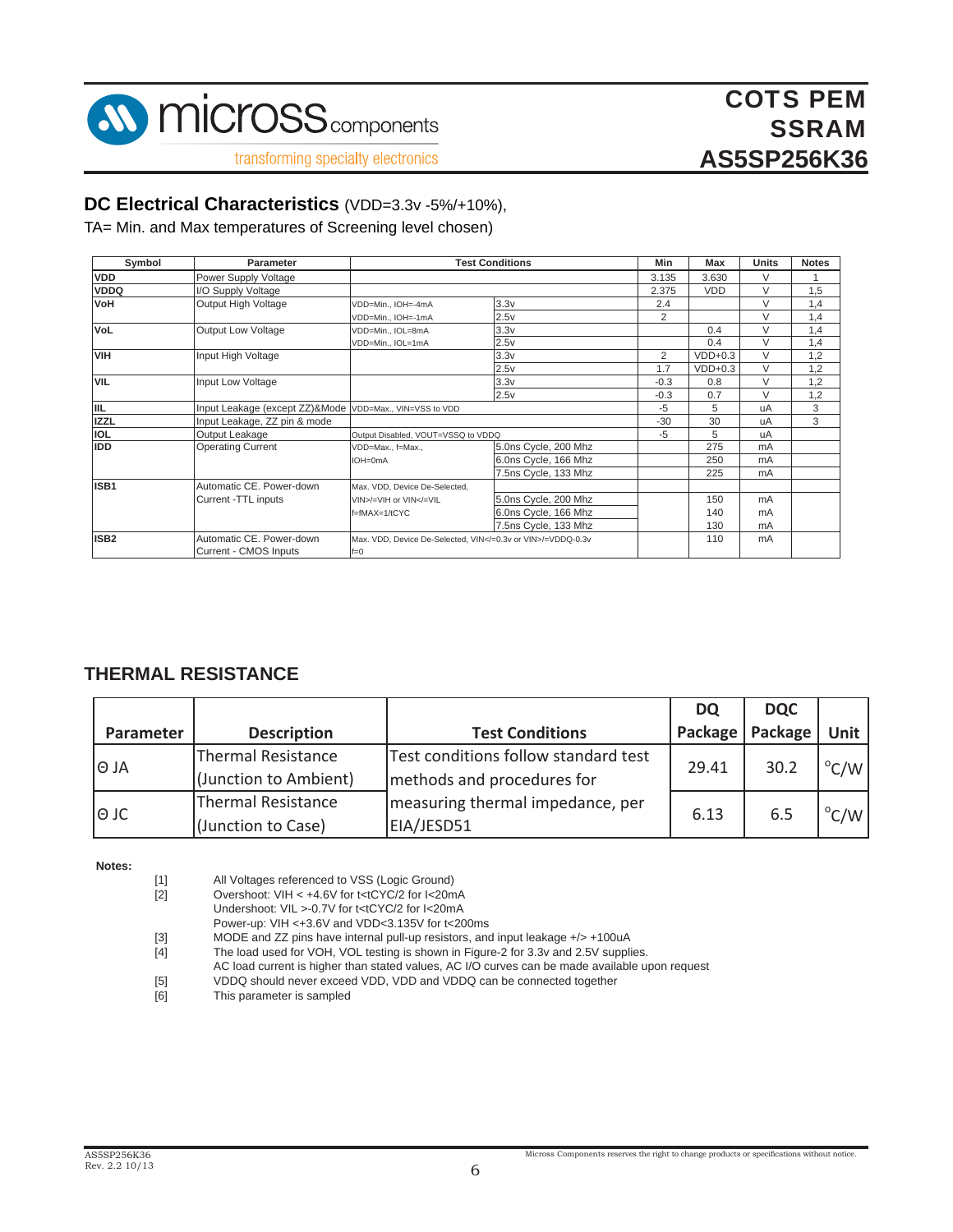

## COTS PEM **SSRAM AS5SP256K36**

transforming specialty electronics

#### **AC Switching Characteristics** (VDD=VDDQ=3.3v -5%/+10%,)

TA= Min. and Max temperatures of Screening level chosen)

|                                            |            |                | -30 [200Mhz]             |                | -35 [166Mhz] |                | -40 [133Mhz]   |        |                |
|--------------------------------------------|------------|----------------|--------------------------|----------------|--------------|----------------|----------------|--------|----------------|
| Parameter                                  | Symbol     | Min.           | Max.                     | Min.           | Max.         | Min.           | Max.           | Units  | <b>Notes</b>   |
| Clock (CLK) Cycle Time                     | tCYC       | 5.00           | $\overline{\phantom{a}}$ | 6.00           | ٠            | 7.50           | ٠              | ns     |                |
| Clock (CLK) High Time                      | tCH        | 2.00           | ٠                        | 2.20           | ٠            | 2.50           | ٠              | ns     |                |
| Clock (CLK) Low Time                       | tCL        | 2.00           |                          | 2.20           |              | 2.50           |                | ns     |                |
| <b>Clock Access Time</b>                   | tCD        |                | 3.00                     |                | 3.50         |                | 4.00           | ns     | $\overline{2}$ |
| Clock (CLK) High to Output Low-Z           | tCLZ       | 1.25           | $\blacksquare$           | 1.25           | $\sim$       | 1.25           | ٠              | ns     | 2,3,4,5        |
| Clock High to Output High-Z                | tCHZ       | 1.25           | 3.00                     | 1.25           | 3.50         | 1.25           | 3.50           | ns     | 2,3,4,5        |
| Output Enable to Data Valid                | tOE        |                | 3.00                     |                | 3.50         |                | 4.00           | ns     | 6              |
| Output Hold from Clock High                | tOH        | 1.25           | $\frac{1}{2}$            | 1.25           |              | 1.25           |                | ns     |                |
| Output Enable Low to Output Low-Z          | tOELZ      | 0.00           | $\overline{a}$           | 0.00           | $\sim$       | 0.00           | ٠              | ns     | 2,3,4,5        |
| Output Enable High to Output High-Z        | tOEHZ      | ÷,             | 3.00                     | ä,             | 3.50         | ٠              | 3.50           | ns     | 2,3,4,5        |
| Address Set-up to CLK High                 | tAS        | 1.40           |                          | 1.50           |              | 1.50           |                | ns     | 7,8            |
| Address Hold from CLK High                 | tAH        | 0.40           |                          | 0.50           |              | 0.50           |                | ns     | 7,8            |
| Address Status Set-up to CLK High          | tASS       | 1.40           |                          | 1.50           |              | 1.50           |                | ns     | 7,8            |
| Address Status Hold from CLK High          | tASH       | 0.40           |                          | 0.50           |              | 0.50           |                | ns     | 7,8            |
| Address Advance Set-up to CLK High         | tADVS      | 1.40           |                          | 1.50           |              | 1.50           |                | ns     | 7,8            |
| Address Advance Hold from CLK High         | tADVH      | 0.40           |                          | 0.50           |              | 0.50           |                | ns     | 7,8            |
| Chip Enable Set-up to CLK High (CEx\, CE2) | tCES       | 1.40           |                          | 1.50           |              | 1.50           |                | ns     | 7,8            |
| Chip Enable Hold from CLK High (CEx), CE2) | tCEH       | 0.40           |                          | 0.50           |              | 0.50           |                | ns     | 7,8            |
| Data Set-up to CLK High                    | tDS        | 1.40           |                          | 1.50           |              | 1.50           |                | ns     | 7,8            |
| Data Hold from CLK High                    | <b>tDH</b> | 0.40           |                          | 0.50           |              | 0.50           |                | ns     | 7,8            |
| Write Set-up to CLK High (GW\, BWE\, BWx\) | tWES       | 1.40           |                          | 1.50           |              | 1.50           |                | ns     | 7,8            |
| Write Hold from CLK High (GW\, BWE\, BWX\) | tWEH       | 0.40           |                          | 0.50           |              | 0.50           |                | ns     | 7,8            |
| ZZ High to Power Down                      | tPD        |                | 2                        |                | 2            |                | $\overline{2}$ | cycles |                |
| ZZ Low to Power Up                         | tPU        | $\overline{2}$ |                          | $\overline{2}$ |              | $\overline{2}$ |                | cycles |                |

| Measured as HIGH when above VIH and Low when below VIL |  |
|--------------------------------------------------------|--|
|--------------------------------------------------------|--|

2. This parameter is measured with the output loading shown in AC Test Loads

3. This parameter is sampled<br>4. Transition is measured +50

4. Transition is measured +500mV from steady state voltage<br>5. Critical specification(s) when Design Considerations are be

5. Critical specification(s) when Design Considerations are being reviewed/analyized for Bus Contentention<br>6. CDC is a Don't Care when a Byte or Global Write is sampled LOW

OE\ is a Don't Care when a Byte or Global Write is sampled LOW

7. A READ cycle is defined by Byte or Global Writes sampled LOW and ADSP\ is sampled HIGH for the required SET-UP and HOLD times<br>8. This is a Synchronous device. All addresses must meet the specified SET-UP and HOLD times This is a Synchronous device. All addresses must meet the specified SET-UP and HOLD times for all rising edges of CLK when either ADSP\ or ADSC\ is sampled LOW while the device is enabled. All other synchronous inputs must meet the SET-UP and HOLD times with stable logic levels for all rising edges of clock (CLK) during device operation (enabled). Chip Enable (Cex\, CE2) must be valid at each rising edge of clock (CLK) when either ADSP\ or ADSC\ is LOW to remain enabled.

9. This part has a voltage regulator internally; tPOWER is the time that the power needs to be supplied above VDD (minimum) initially before a Read or Write operation can be initiated.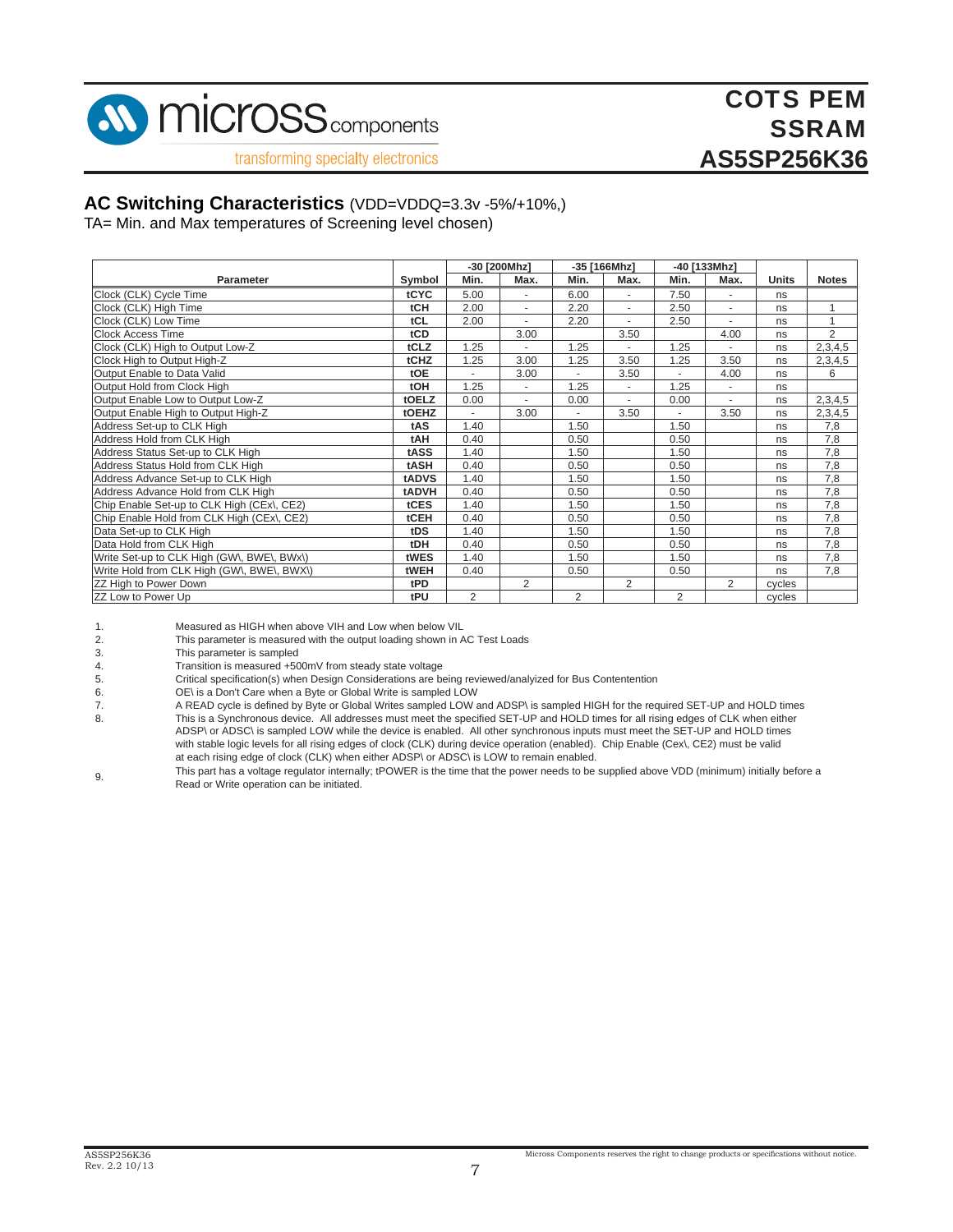

#### **AC Switching Waveforms**

Write Cycle Timing

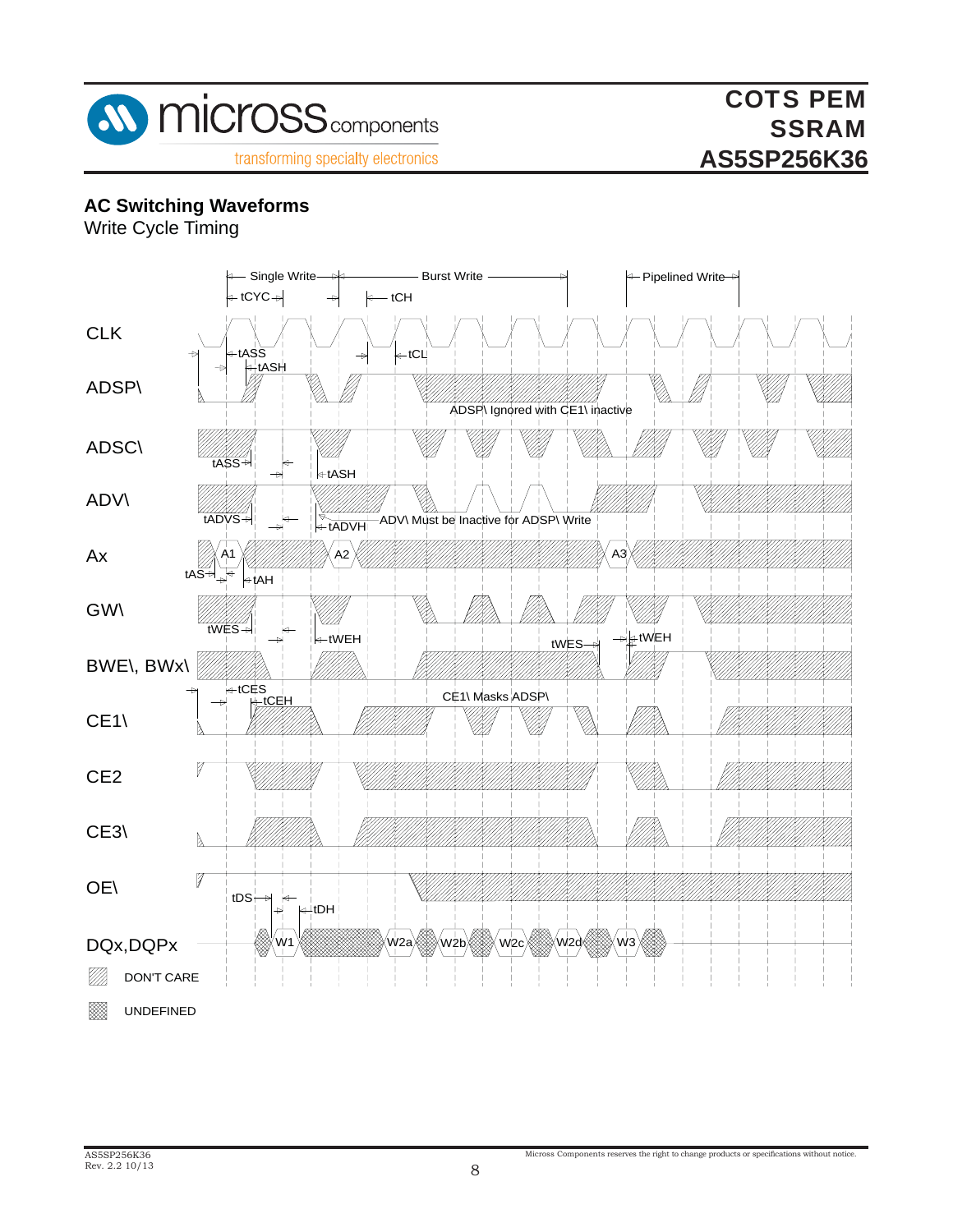

#### **AC Switching Waveforms**

Read Cycle Timing

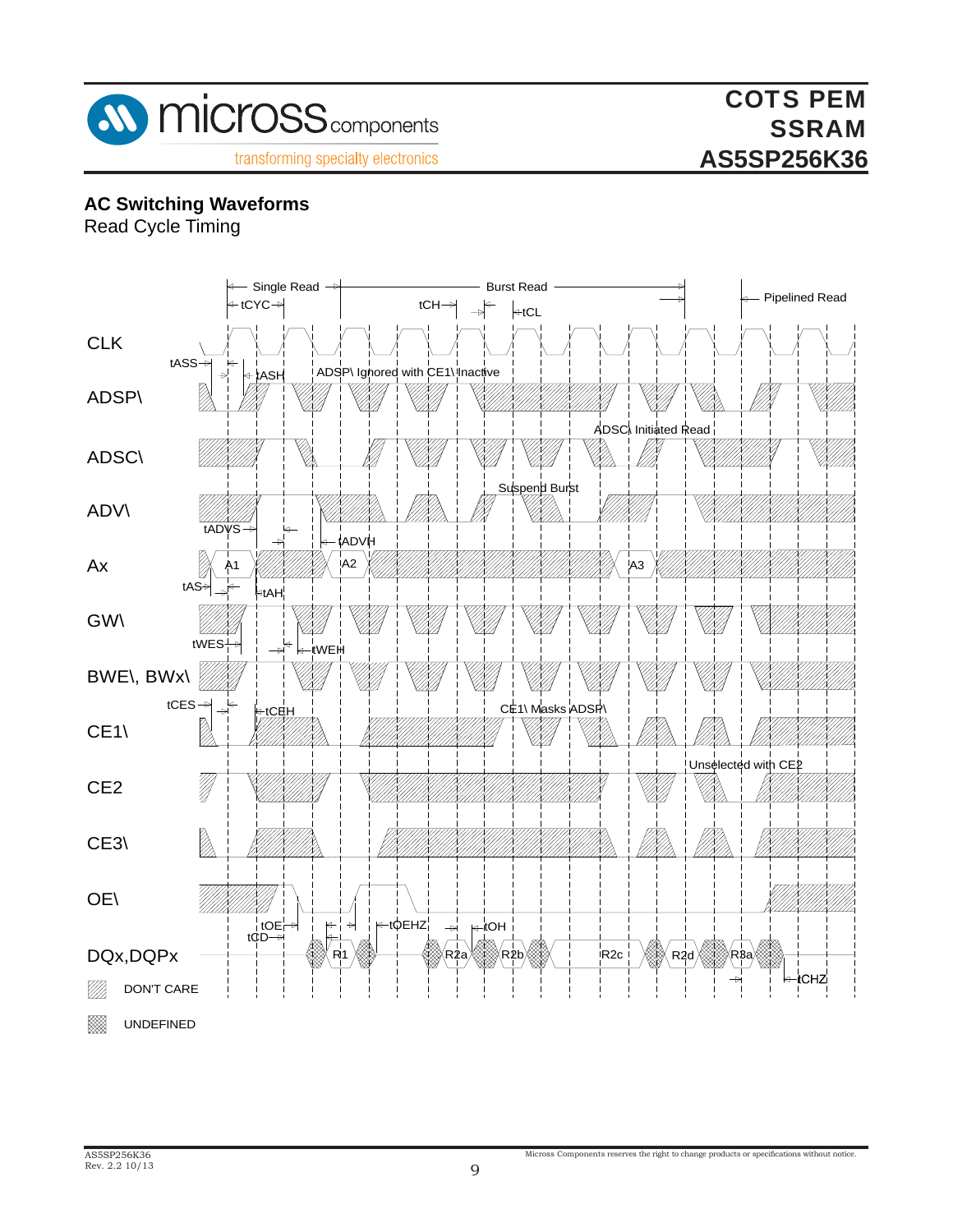

### **AC Switching Waveforms**

Read / Write Cycle Timing

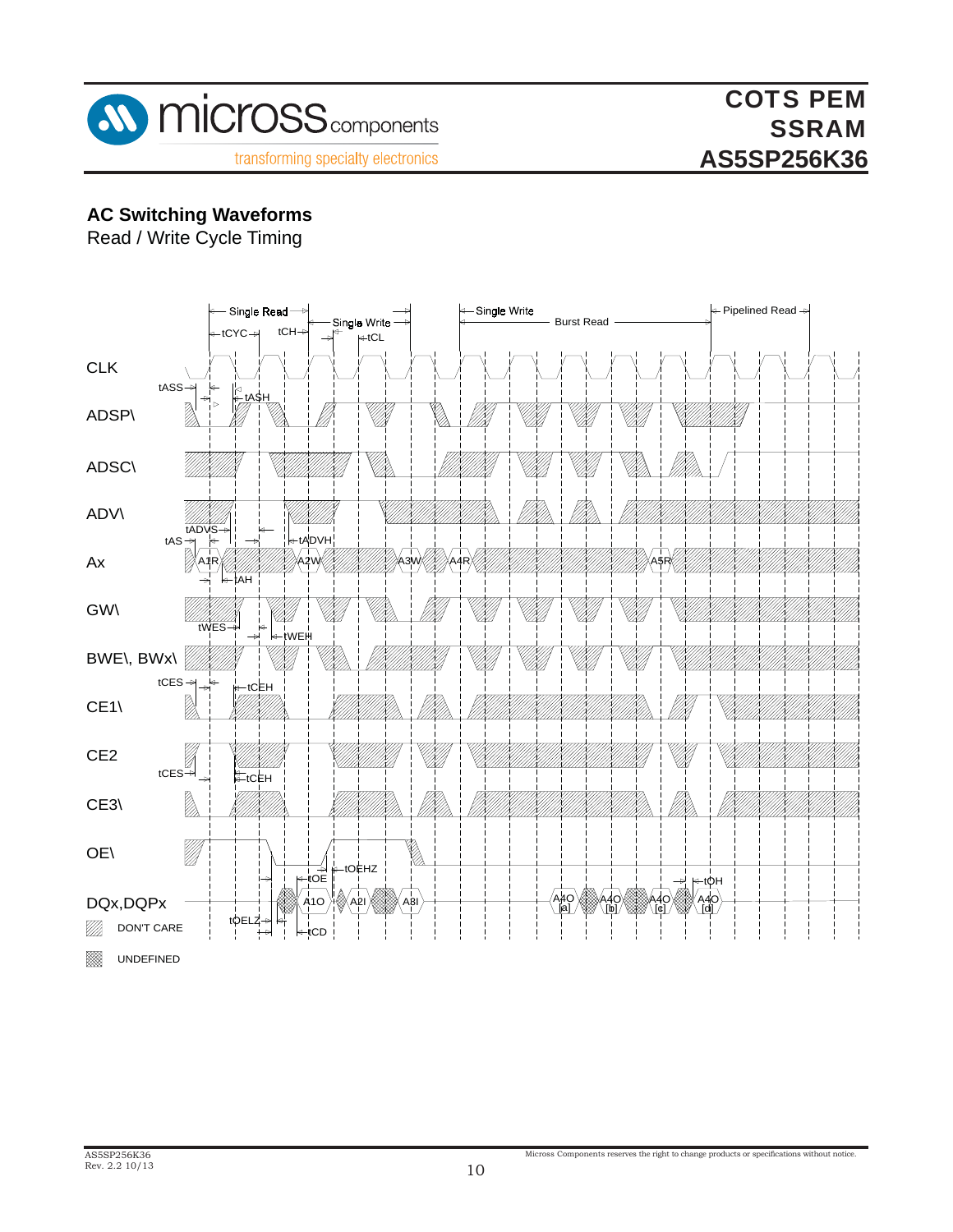

#### **Power Down (SNOOZE MODE)**

Power Down or Snooze is a Power conservation mode which when building large/very dense arrays, using multiple devices in a multi-banked or paged array, can greatly reduce the Operating current requirements of your total memory array solution.

The device is placed in this mode via the use of the ZZ pin, an asynchronous control pin which when asserted, places the array into the lower power or Power Down mode. Awakening the array or leaving the Power Down (SNOOZE) mode is done so by de-asserting the ZZ pin .

While in the Power Down or Snooze mode, Data integrity is guaranteed. Accesses pending when the device entered the mode are not considered valid nor is the completion of the operation guaranteed. The device must be de-selected prior to entering the Power Down mode, all Chip Enables, ADSP\ and ADSC\ must remain inactive for the duration of ZZ recovery time (tZZREC).

#### **ZZ MODE ELECTRICAL CHARACTERISTICS**

| <b>Parameter</b>                                    | Symbol       | <b>Test Conditon</b> | Min.   | Max    | <b>Units</b> |
|-----------------------------------------------------|--------------|----------------------|--------|--------|--------------|
| <b>IPower Down (SNOOZE) Mode</b>                    | <b>IDDzz</b> | ZZ >/- VDD - 0.2V    |        | 75     | mA           |
| <b>ZZ Active (Signal HIGH) to Power Down   tZZS</b> |              | $IZZ > - VDD - 0.2V$ |        | 2 tCYC | ns           |
| <b>ZZ Inactive (Signal Low) to Power Up</b>         | tZZR         | ZZ < 0.2V            | 2 tCYC |        | ns           |

#### **ZZ MODE TIMING DIAGRAM**

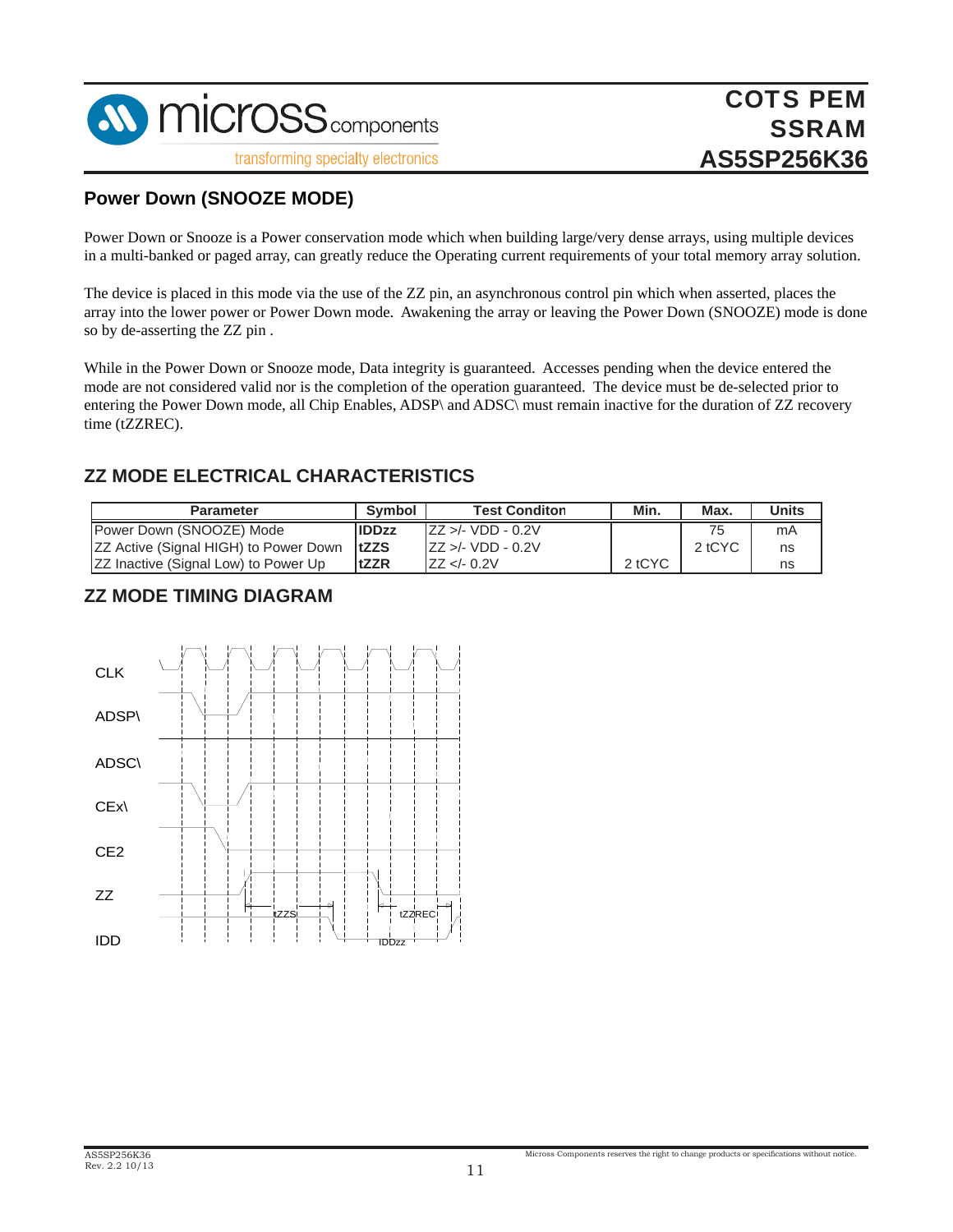

# 100-Pin TQFP (Package Designator DQ) **MECHANICAL DEFINITION**





NOTE:

- 1. JEDEC STD REF MS-026
- 2. BODY LENGTH DIMENSION DOES NOT INCLUDE MOLD PROTRUSION/END FLASH MOLD PROTRUSION/END FLASH SHALL NOT EXCEED 0.0098 in (0.25 mm) PER SIDE BODY LENGTH DIMENSIONS ARE MAX PLASTIC BODY SIZE INCLUDING MOLD MISMATCH
- 3. DIMENSIONS IN MILLIMETERS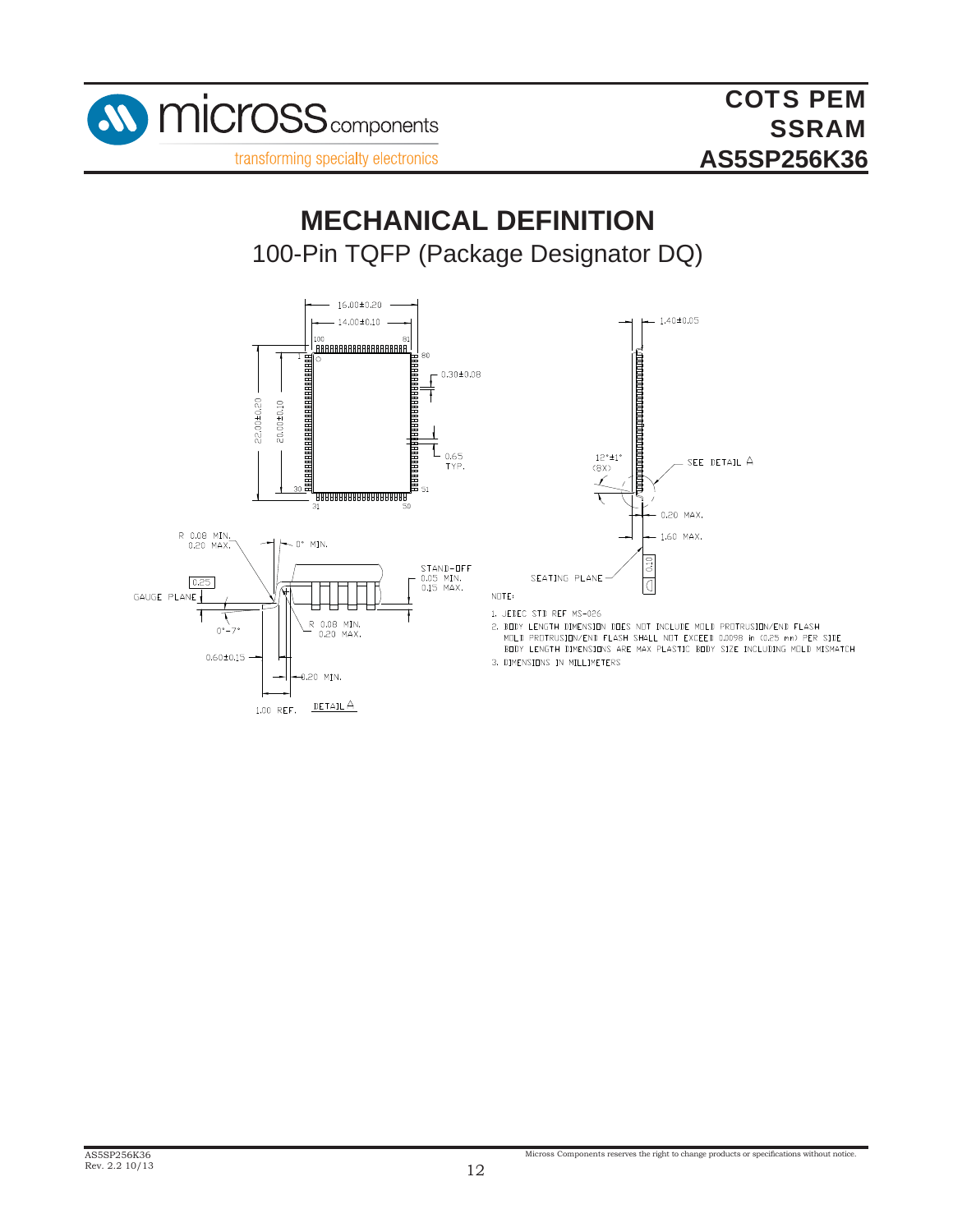

## **ORDERING INFORMATION**

**TQFP**

|                      |                               | tCD  | <b>Clock</b> |
|----------------------|-------------------------------|------|--------------|
| <b>Device Number</b> | Configuration                 | (ns) | (Mhz)        |
| AS5SP256K36DQ-30/IT  | 256Kx36, 3.3vCore/3.3,2.5vIO  | 3.0  | $200*$       |
| AS5SP256K36DQ-35/IT  | 256Kx36, 3.3vCore/3.3, 2.5vlO | 3.5  | 166          |
| AS5SP256K36DQ-40/IT  | 256Kx36, 3.3vCore/3.3, 2.5vIO | 4.0  | 133          |
| AS5SP256K36DQ-30/ET  | 256Kx36, 3.3vCore/3.3,2.5vIO  | 3.0  | 200          |
| AS5SP256K36DQ-35/ET  | 256Kx36, 3.3vCore/3.3, 2.5vIO | 3.5  | 166          |
| AS5SP256K36DQ-40/ET  | 256Kx36, 3.3vCore/3.3, 2.5vIO | 4.0  | 133          |
| AS5SP256K36DQ-35/XT  | 256Kx36, 3.3vCore/3.3,2.5vIO  | 3.5  | 166          |
| AS5SP256K36DQ-40/XT  | 256Kx36, 3.3vCore/3.3, 2.5vIO | 4.0  | 133          |

#### **\*AVAILABLE PROCESSES**

| $IT = Industrial Temperature Range$ | -40 <sup>o</sup> C to +85 <sup>o</sup> C      |
|-------------------------------------|-----------------------------------------------|
| $ET =$ Enhanced Temperature Range   | -40 $\rm{^{\circ}C}$ to +105 $\rm{^{\circ}C}$ |
| $XT =$ Military Temperature Range   | -55 $\rm{^{\circ}C}$ to +125 $\rm{^{\circ}C}$ |